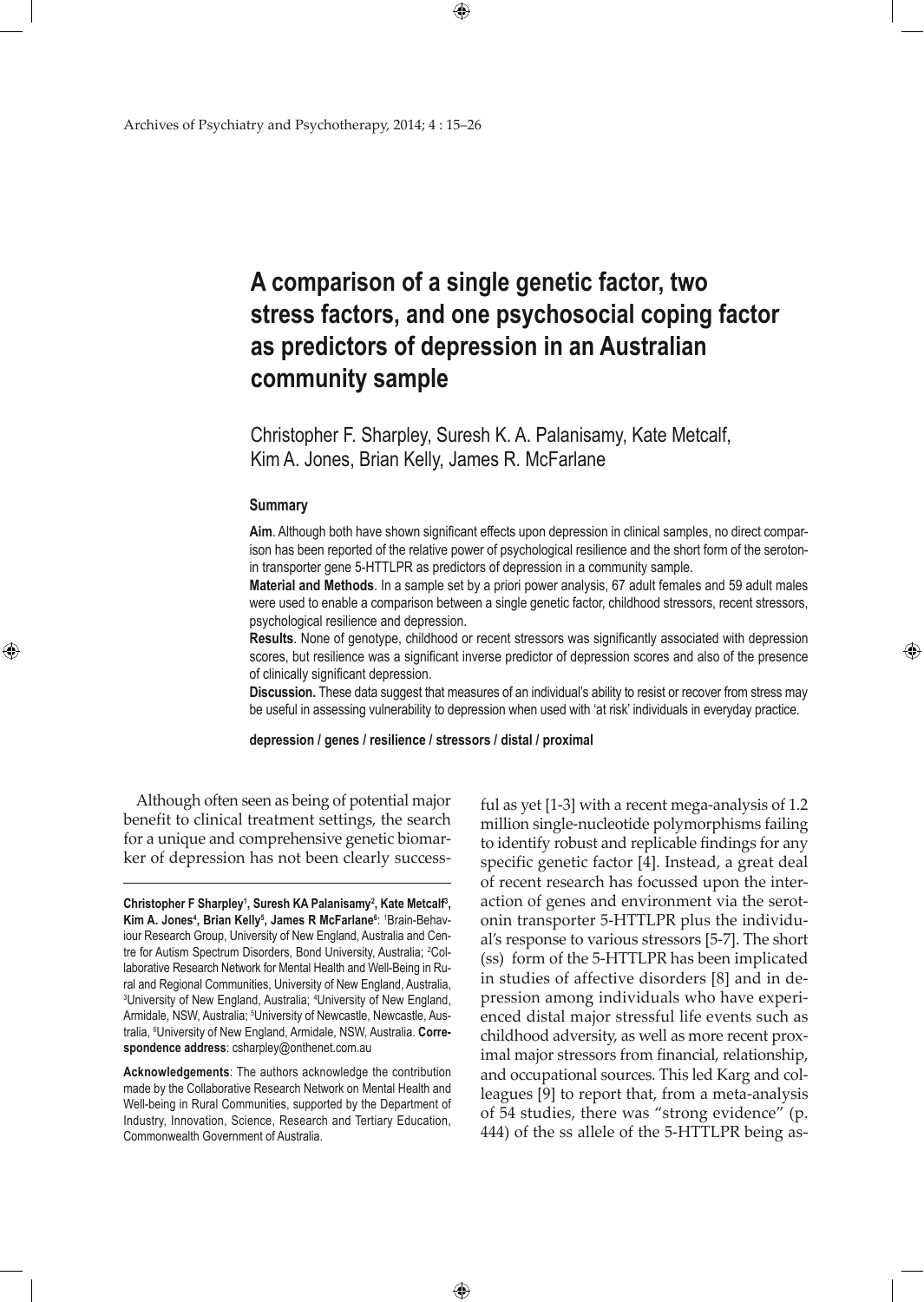sociated with an increased risk of individuals developing depression following distal (childhood) major stressors, major medical conditions and (less robust but still statistically significant) more recent proximal stressors. Those initial findings were recently confirmed by a further meta-analysis of 81 studies [10].

However, when considering the applicability of these findings to screening for individuals in clinical practice who are at risk of developing major depression, it is worthy of note that 22 of the 54 studies that Karg et al. (2011) included in their meta-analysis reported data that were "positive" (i.e., that carriers of the ss allele were significantly more likely to have higher depression than carriers of other alleles),13 reported data that were "partially positive", 15 reported no association between the ss, stress and depression, and a further 6 reported that carriers of the long (ll) allele were more likely than ss carriers to become depressed following significant life stress [9, Table 1]. That is, despite the overall strong relationship reported between the ss, stress and depression in 40.7% of the studies reviewed, that relationship was not replicated in 38.8% of the 54 studies. Similar proportions were reported by Sharpley et al [10], who found that nearly 26% of 81 studies failed to show any significant association between the 5-HTTLPR, stress and depression. In addition to these challenges to the overall findings, ll carriers have been reported as displaying significantly greater likelihood than ss carriers of becoming depressed after stress in a wide range of populations such as Australian adolescents aged 17-18 years [11], Chinese patients with Major Depressive Disorder (MDD) [12], and young adult females in the USA , the relationships between the ss, ll and sl (combination) forms of the 5-HTTL-PR, recent and past stress, and depression remain valuable targets for research into ways of identifying persons from the community who may be at risk of developing depression following major stressors.

The fact that a considerable number of studies failed to show a significant relationship between any form of the 5-HTTLPR, environmental stress and depression suggests that the gene x environment relationship with depression may not be completely described by the variables used in previous studies that reported significant associations between the ss allele, stress and depression. For example, as noted by Karg, et al.[9] and Sharpley et al [10], the stressors that have been included in previous studies have included chronic disease, Parkinson Disease, stressful life events, myocardial infarction, childhood adversity, trauma, child abuse, care-giving to Alzheimer patients, stroke and hip fracture. Although measures of stressful life events and childhood adversity were taken in many of the studies reviewed by Karg, et al. [9] and Sharpley et al. [10], neither of these types of stressors universally supported the association between the ss allele and depression. In addition, none of the 54 studies reviewed by Karg and colleagues or the 81 studies investigated by Sharpley et al. investigated the effects of any factors which may have ameliorated depression in people who experienced stressors of the types reported. Inclusion of both 'contributors' to depression (which increase the likelihood of depression following stress) and 'buffers' against depression (which decrease the likelihood of depression following stress) may assist in forming a more complete model of the association between genotype, environmental events and depression by adding 'behavioural predisposition' to that equation.

⊕

One such buffer against depression is psychological resilience [13]. Resilience refers to an individual's capacity to cope with stressors and resist the harmful effects of future negative events [14], possibly by an active physiological process that reduces autonomic responses to stressors [15]. Various definitions of resilience have been offered, including it being a personal trait or attribute that promotes rebounding from disappointments [16], positive adjustment in adverse circumstances [17], or simply successful adaptation to challenging life stressors [18]. Although once considered to be similar to recovery from trauma, resilience has been shown to follow a distinct trajectory to recovery when individuals experience a traumatic event [19]. As well as having been shown to intervene between the experience of traumatic events and the individual's later return to optimism in the face of such occurrences as old age [20], terrorist attacks [19] and chronic pain [21], resilience assists individuals to overcome the experience of trauma during early childhood and to progress to normal and satisfying lives [22] and this has particular rele-

Archives of Psychiatry and Psychotherapy, 2014; 4 : 15–26

 $\bigoplus$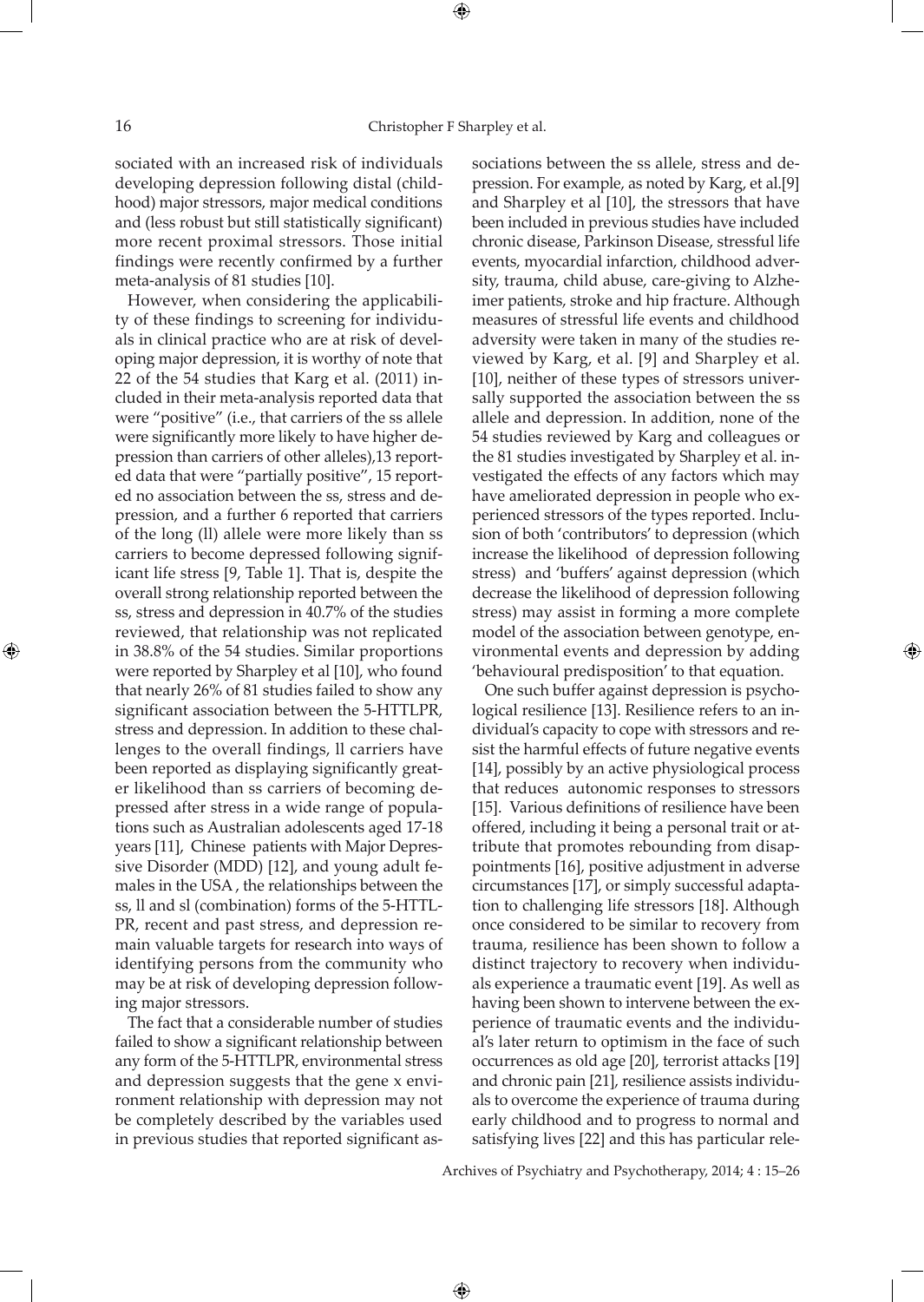vance to studies of the interaction between distal and proximal stressors, 5-HTTLPR and depression. Initially investigated as a psychological variable, resilience also has a biological basis that relies upon plasticity of the reward and fear circuits in the brain [23, 24], with several possible neurological mediators of the resilient response to extreme stress having been identified to date [15]. This has led to the suggestion that resilience may be analysed at various levels [25] so that preventative as well as treatment modalities should be considered [26].

Several recent studies have examined the association between 5-HTTLPR and resilience. Stein, Campbell-Sills and Genernter [27] noted that carriers of the ss allele had significantly lower resilience scores than carriers of the ll allele among 423 undergraduate students with a median age of 19 yr. However, Carli and colleagues [28] found that the opposite effect, i.e., that the ll allele was significantly associated with lower resilience and higher depression among participants who had experienced high levels of childhood traumas in their sample of 763 male prisoners. By contrast, O'Hara, et al. [29] found no significant association between either the ss or ll alleles of the 5-HTTLPR and resilience in their sample of 99 healthy older adults (Mean age = 71.5yr). Thus, the association between the 5-HT-TLPR, resilience, previous adversity and depression remains to be described, although the apparent lack of a clear definition of resilience (see above) may play a part in that as yet unsuccessful outcome.

⊕

Finally, the great majority of studies on the 5-HTTLPR have been conducted with MDD patients, although some recent reports have focussed upon community samples to determine if effects generalise to non-MDD participants [e.g., 30]. This is particularly relevant to the translation of research outcomes into clinical settings in which patients may present with minor depression or subsyndromal depression (SSD), particularly following chronic minor stress (rather than a single major stressor). Judd et al., reported that there were no large consistent differences in impairment between patients with MDD and those with SSD across eight domains of functioning [31], with both depressive groups suffering significantly more than participants with no symptoms of MDD [32]. Patients who meet the criteria for SSD have a 5.5-fold chance of developing MDD within one year compared to people who have none of the symptoms of MDD at all [33], and show significantly greater levels of psychological disability, hopelessness and death ideation [34]. Other data suggest that SSD patients "are as ill as those with minor or major depression (in terms of ) medical burden" [35, p. 214], and that SSD significantly lowers patients' quality of life [36]. The investigation of the association between the 5-HTTLPR, stress and depression in patients who may present with milder symptomatology than MDD is of direct clinical relevance to everyday clinical practice, and data collected from community samples (where the prevalence of severe depression is by definition less than in samples wholly composed of patients suffering from MDD) can help clarify this association.

Therefore, this study focussed upon the comparative effects of distal stressors (adverse childhood events), proximal stressors (recent life stress) and their interaction with the three forms of the 5-HTTLPR that have been previously reported (ss, sl, ll). To determine if the relationship between genotype, stress and depression might be buffered by a "positive" factor, psychological resilience was also included in data collection. In order to provide results which might be of general use in clinical settings where many patients present with minor or subsyndromal depression, a community sample of limited size was recruited rather than a very large sample of diagnosed MDD cases. Further, one of the explanations of previous nonsignificant findings between genetic factors and MDD has been limited sample size and statistical power used in genome-wide association studies with very many genetic factors. To avoid this limitation in power to detect the presence of a statistically significant relationship, we used only a restricted genetic variable rather than a genome-wide range of variables, and the sample size was verified a priori via power analysis as being sufficient to detect significant relations between depression, resilience, distal and proximal stressors and a single genetic factor (5-HTTLPR). These decisions avoided the limitations of statistical power that apply for studies of very large numbers of genetic factors.

Archives of Psychiatry and Psychotherapy, 2014; 4 : 15–26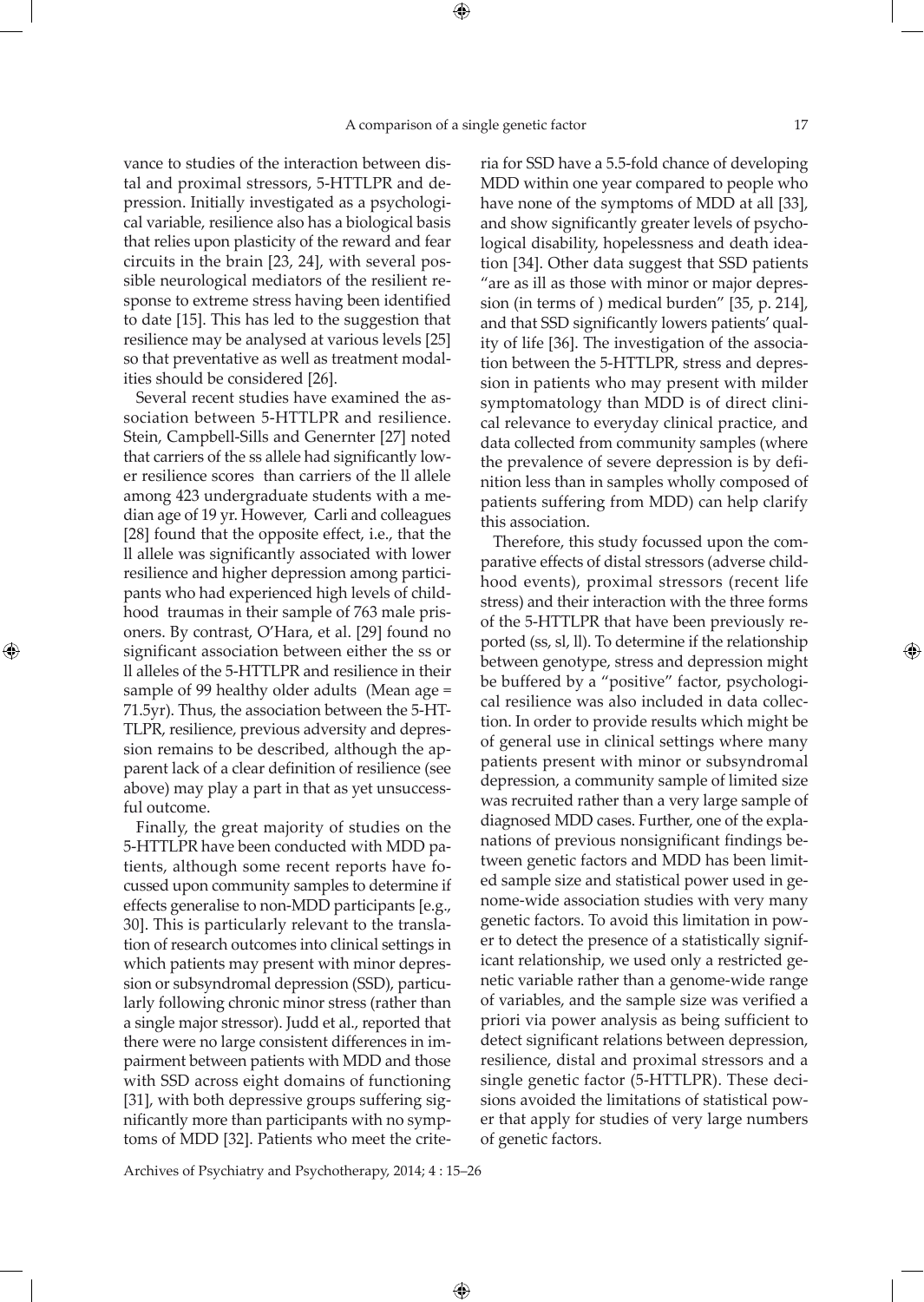## 18 Christopher F Sharpley et al.

⊕

## **Method**

## **Participants**

The sample consisted of 67 female and 59 male volunteers for a study about "how you think about stress", who were aged between 18 and 69 years (M = 32.53yr, SD = 13.49 yr). Participants were recruited from the general population of a large regional city of about 22,000 people in rural New South Wales, Australia. Following initial contact from the second, third or fourth authors, participants were invited to complete the questionnaire described below and provide a mouthwash sample for genotyping for the 5-HT-TLPR. To maximise generalisability to the population, no attempt was made to screen participants apart from ensuring they were at least 18 years of age. In this way, the generalisability of the sample to the overall community, of whom a proportion will seek psychiatric assistance for minor or major depression, was maximised.

#### **Material and Procedure**

⊕

Background questionnaire. This measured age, gender and whether participants were currently taking antidepressant medication.

Depression. The Zung Self-Rating Depression Scale (ZSDS) [37] is a standardised paper and pencil test of depression that was developed on the basis of factor analytic studies of the syndrome of depression which underlie the DSM definition [38]. The ZSDS includes items for all of the current DSM-IV-TR criteria for Major Depressive Episode (MDE) [37], and has 20 items on which respondents are asked to indicate the frequency of occurrence to them "during the last two weeks" by answering in one of four possible ways: "None or a little of the time", "Some of the time", "Good part of the time", or "Most or all of the time". Raw scores range from 20 to 80, with higher scores being indicative of more severe depression. The ZSDS has demonstrated splithalf reliability of .81 [37], .79 [39] and .94 [40]. Internal consistency (alpha) has been reported as .88 for depressed patients and .93 for non-depressed patients [41], and as .84 for a previous Australian community sample [42]. The ZSDS has been shown to be superior to the MMPI Depression Scale and the Beck Depression Inventory for assessing depression in male psychiatric inpatients [41] and has sensitivity of 93% in predicting depression validated via clinical interview [43]. ZSDS raw scores of 40 or above indicate the presence of "clinically significant depression" [44, p. 335] and raw scores were used in this study.

Negative Childhood Events. The Adverse Childhood Events (ACE) questionnaire is a retrospective self-report inventory consisting of 30 statements relating to emotional, physical and sexual abuse as well as emotional and physical neglect which occurred during childhood. The ACE questionnaire was developed by the Centers for Disease Control and Prevention (CDC) and Kaiser Permanente in San Diego, using 17,000 participants [45]. Items were drawn from the Conflict Tactics Scale [46] the Childhood Trauma Questionnaire [46, 47], and Wyatt [48] The ACE questionnaire has good reliability (Cronbach alpha = .711) and validity with interview data from children who have been neglected [49].

Recent Life Stressors. In order to determine if participants had experienced major recent life stressors during the last two weeks, 9 items were drawn from the Effects of Life Events Inventory (ELEI) [50], which has satisfactory validity and reliability (.741). ELEI items were derived from Sarason et al. [51] from items used in Paykel et al.'s Distress Scale [52] and Holmes and Rahe's Social Readjustment Rating Scale [53] and were amended to suit to the Australian setting [54]. The items used here were about health, bereavement, family relationships, social interactions, educational demands, work issues, moving house, and legal challenges.

⊕

Psychological Resilience. The Connor-Davidson Resilience Scale (CD-RISC) (Connor & Davidson, 2003) includes 25 items such as "I like a challenge", "When things look hopeless I don't give up", "I bounce back after illness or hardship", and "I am able to adapt to change". The CDRISC has been found to have five factors that measure "Personal competence, high standards and tenacity", "Trust in one's instincts, tolerance of negative affect, strengthening effects of stress", "Positive acceptance of change and secure relationships with others", "Control", and "Spiritual influences" (Connor & Davidson,

Archives of Psychiatry and Psychotherapy, 2014; 4 : 15–26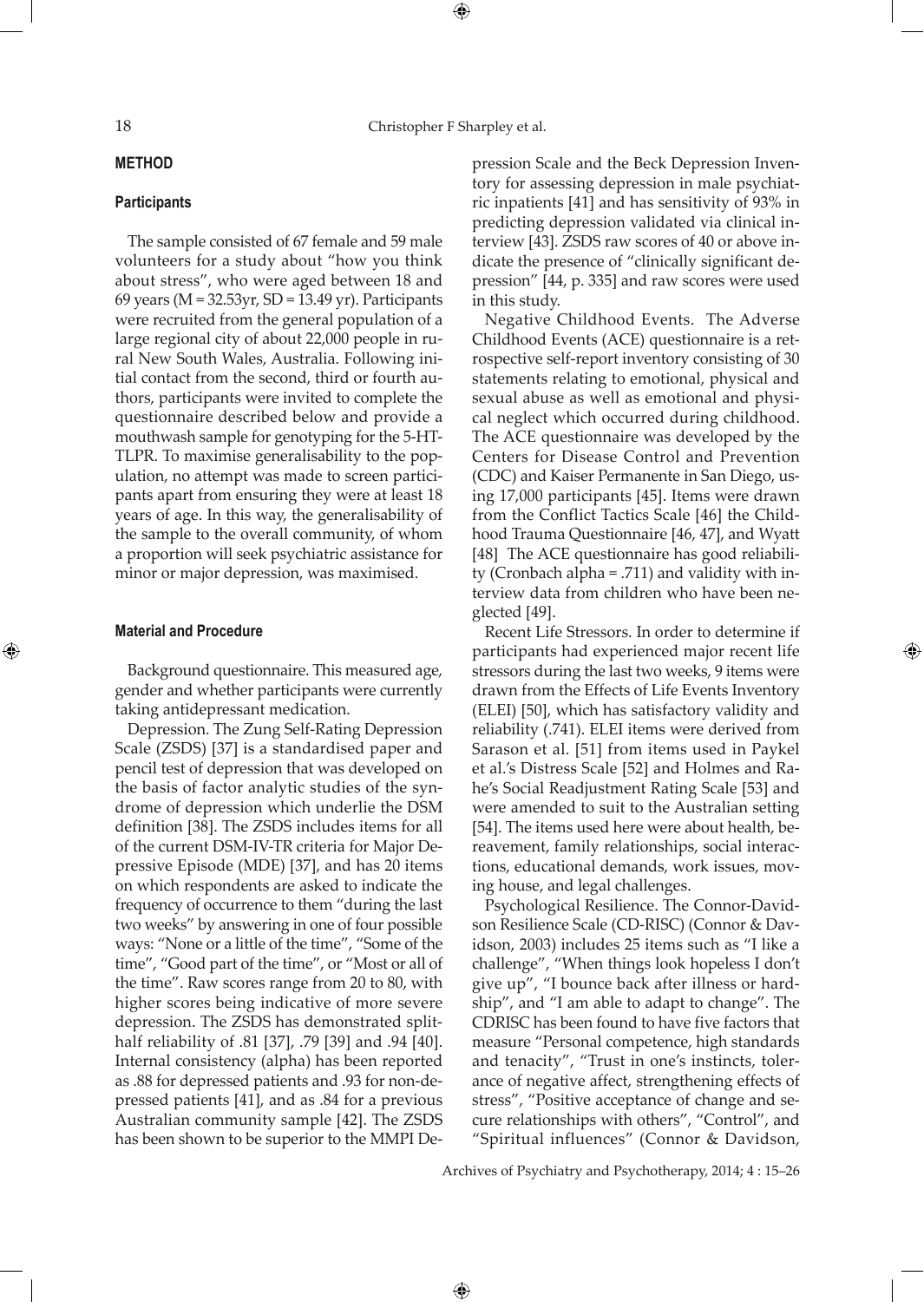⊕

2003). Total scores on the CD-RISC are significantly correlated (.83) with total scores on the Kobasa Hardiness Measure (KHM: Kobasa, 1979) and negatively correlated (-.76) with total scores on the Perceived Stress Scale (PSS-10; Cohen, Kamarck, & Mermelstein, 1983), indicating high concurrent validity. The CD-RISC has acceptable reliability, ranging from 0.89 (Cronbach's alpha) to 0.87 (test-retest reliability) (Conner & Davidson, 2003).

Genotyping. Genomic DNA was isolated from buccal cells collected from participants vigorously rinsing their mouths with 15ml of commercial alcohol-free mouthwash for 1 minute. The resulting mouthwash samples were stored at room temperature and generally processed within two weeks but the DNA remained intact for more than 2 months (data not shown). The genomic DNA was isolated using a modified method previously described by Heam and Arblaster [55], which included centrifuging of the mouthwash sample for 1 minute at 10,000 rpm, discarding of the supernatant, adding 1.0mL of Lysis buffer to the pellet and vortexing for 20 seconds. Proteinase K (10µl of 10 mg/ml) was then added and incubated at 60°C for 10 minutes. The samples were centrifuged briefly for 10-30 seconds and the supernatant was transferred to sterile 2ml sterile tubes. Genomic DNA was precipitated by adding 100µl of 2.5M NaCl to the supernatant followed by one volume of 100% ethanol. After gentle mixing it was centrifuged at 10,000 rpm for 10 minutes. The pellet was then washed with 70% ethanol. The DNA was resuspended in 50 µl of nuclease-free water and the DNA integrity checked on 1% agarose gel. The resultant DNA samples were genotyped for HTTLPR short (s) and long (l) polymorphisms using the PCR procedure and primers described by Wendland et al. (56]. All genotyping was performed in duplicate.

#### **Statistical analysis**

⊕

Data were analysed via IBM SPSS version 20. Descriptive analysis was undertaken by Frequencies and Explore to obtain means, standard deviations and 5% means to test for the effects of outliers, skewness and kurtosis. Distribution of variables was analysed by the Kolmogorov-Smirnov

Archives of Psychiatry and Psychotherapy, 2014; 4 : 15–26

test plus inspection of Normal Q-Q plots. Cronbach alpha was obtained to test the internal consistency of scales used. Participants were formed into subgroups on the basis of mean scores on scales, and MANOVA was used to test for the presence of significantly different ZSDS scores in high vs low subgroups of CDRISC, Negative Childhood Events and Recent Life Stressors, plus genotype. ANOVA plus Scheffe post hoc contrasts were performed to test for differences in ZSDS scores across the three allele subgroups. Linear regression was used to examine the relative contribution that CDRISC, Negative Childhood Events and Recent Life Stressors made to ZSDS score; Logistic regression was used to test these variables against ZSDS clinical status; Hierarchical regression and change in R square was used to test for the effect of adding variables into the regression equation. Alpha was set at .05 and observed power was determined to test for the presence of Type II errors. A priori power analysis (G Power 3) was undertaken for both the planned MANOVA and regression analyses. For the MANOVA, the required sample size (Effect  $size = .2$ , alpha = .05, Power  $(1-B) = .95$ , number of groups = 9) was 126 (which we set as our sample size). For the regression, using a similarly small ES, the required sample size was 121.

All procedures were approved by the University of New England Human Research Ethics Committee.

#### **Results**

 $\bigoplus$ 

Table 1 shows the mean, SD, median, 5% trimmed mean, maximum and minimum scores for each of the variables except gender and genotype, plus the Cronbach alpha internal consistency values for the scales measuring psychological variables. The 5% trimmed means were all relatively close to the actual means, indicating minimal effects from outliers. Internal consistency values (Cronbach's alpha) were acceptable. Kolmogorov-Smirnov statistics were nonsignificant for the ZSDS and CDRISC. Although there was some minor skewness in scales collecting data on childhood events and recent stressors, inspection of the Normal Q-Q plots for these scales indicated the presence of fairly straight lines, suggesting acceptable normali↔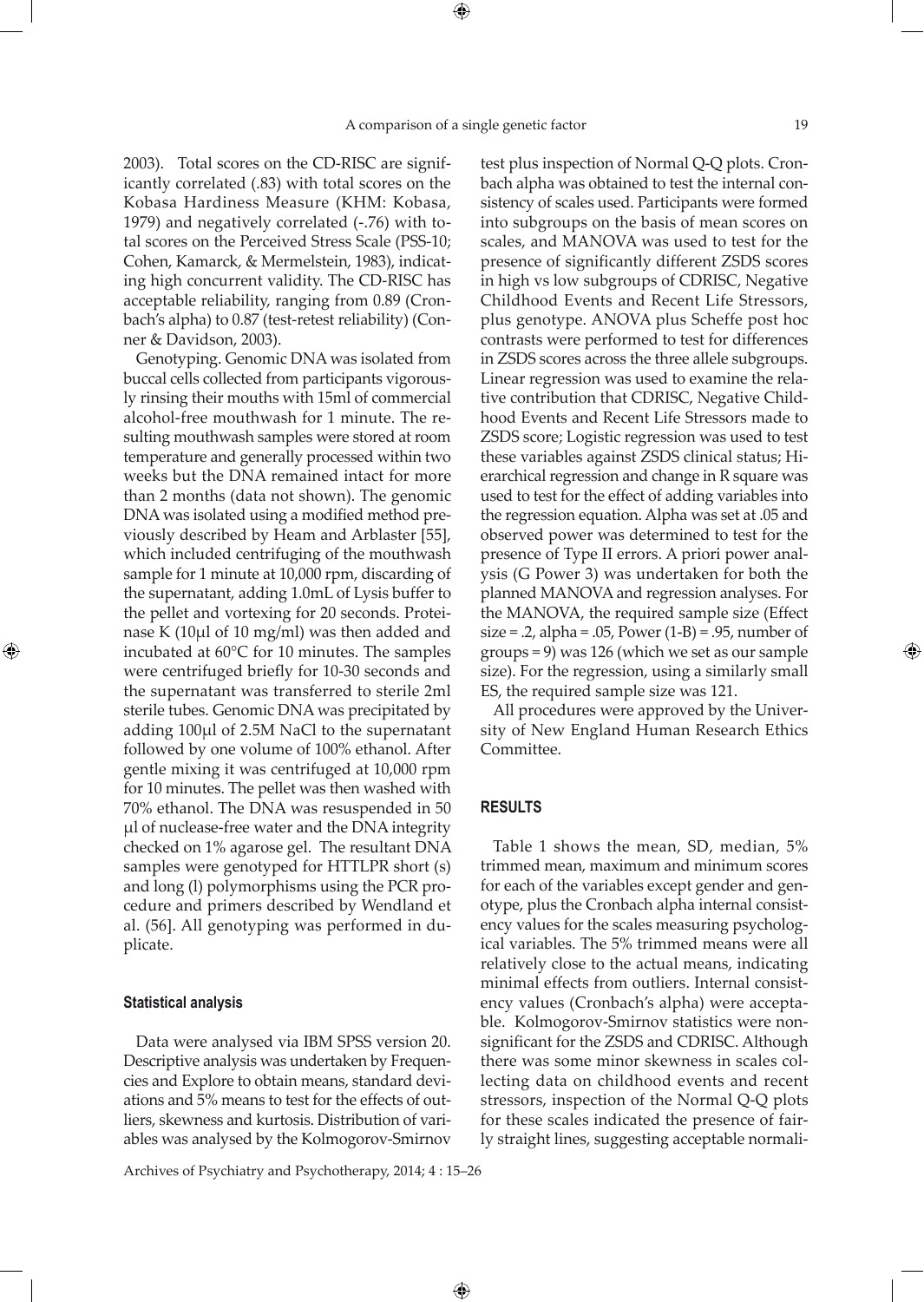### 20 Christopher F Sharpley et al.

⊕

ty for all variables and justifying the use of parametric analyses. Six participants (4.8% of the sample) were currently taking antidepressants, and 21 participants (16.67%) met Zung's criteria for clinically significant depression, including 2 of those participants who reported taking antidepressant medication.

effect for CDRISC, with participants with CDR-ISC scores above the mean having significantly lower ZSDS scores (M = 29.111, SD = 5.809) than participants with CDRISC scores below the mean (ZSDS M = 36.582, SD = 7.536). Other effects were non-significant when the appropriate Bonferroni correction was applied (.05/4 = .0125). The observed power (shown in Table 2)

| Variable         | Mean  | <b>SD</b> | Median | Maximum<br>5% trimmed |     | Minimum | Cronbach |
|------------------|-------|-----------|--------|-----------------------|-----|---------|----------|
|                  |       |           |        | mean                  |     |         | alpha    |
| <b>CDRISC</b>    | 73.29 | 14.35     | 73.0   | 73.67                 | 100 |         | .928     |
| Child negative   | 7.66  | 8.99      | 5.0    | 6.49                  | 43  |         | .673     |
| Recent stressors | 3.08  | 4.22      | 0.00   | 2.62                  | 17  |         | .653     |
| ZSDS             | 32.92 | 7.62      | 32.0   | 32.64                 | 53  | 20      | .812     |

**Table 1**. Descriptive data (n = 126)

**Table 2**. ANOVA results for genotype, resilience, negative childhood events an decent life stressors on ZSDS total score (df = 1, 119)

| Variable                                                        |        | n    | Observed power |
|-----------------------------------------------------------------|--------|------|----------------|
| Genotype                                                        | 3.971  | .022 | .700           |
| <b>CDRISC</b>                                                   | 19.603 | .000 | .992           |
| Negative childhood events                                       | .203   | .653 | .073           |
| Recent life stressors                                           | 2.934  | .090 | .396           |
| Genotype x Negative Childhood<br>Events x Recent Life Stressors | 3.329  | .040 | .618           |

 $\bigoplus$ 

1 corrected *p* = .0125

⊕

There were 29 ss, 53 sl and 44 ll carriers of these subtypes of the 5-HTTLPR polymorphism (Hardy-Weinberg Equilibrium: X2 = 2.709, p > .05). There was no significant difference in the distribution of the three allele types according to gender. Prior to further exploration of relationships between variables, MANOVA indicated that there were no significant differences on any of the dependent variables shown in Table 1 according to gender, thus allowing all participants' data to be examined in a single data set.

As an initial exploration of the relationships between genotype and the psychological variables, orthogonal contrasts were undertaken by splitting the sample according to the mean scores for the CDRISC, Negative Childhood Events and Recent Life Stressors, plus coding the three genotypes (ss, sl, ll) separately. A 3 (genotype) x 2 (high vs low resilience) x 2 (high vs low negative childhood events) x 2 (high vs low recent life stressors) ANOVA with ZSDS total score as the dependent variable was conducted and results are shown in Table 2. There was a significant for the comparisons made between genotypes largely excludes the presence of a Type II error in that result.

⊕

Comparisons represent a robust form of data analysis, one which describes major effects. As suggested by the non-significant trends observed in the ANOVA reported in Table 2 when appropriate corrections were applied for multiple comparisons, there may be more subtle relationships between these variables which warrant further investigation. Therefore, in order to more fully explore the inter-relationships between recent and distant stressor events, resilience, genotype and depression, data were analysed via a regression model. As a first step in that process, Pearson correlations were performed and Table 3 shows the correlation matrix between age and psychological variables (resilience, childhood negative events, recent stressors) and total ZSDS depression score. Although the frequency of reported Negative Childhood Events increased with age, that relationship was not significant at the Bonferroni-corrected level of  $p =$ 

Archives of Psychiatry and Psychotherapy, 2014; 4 : 15–26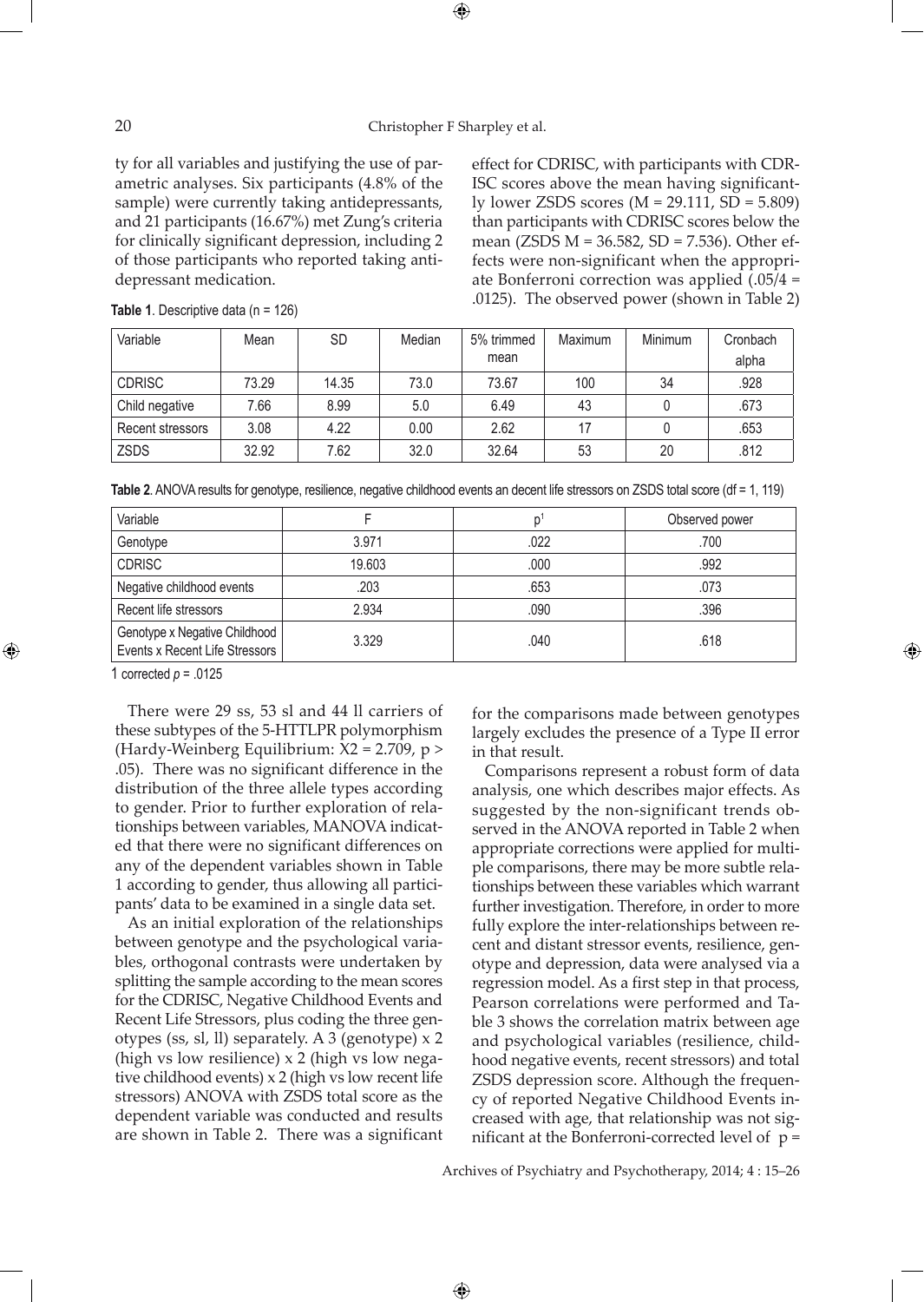$\bigoplus$ 

.0125. The significant direct relationship between depression and Negative Childhood Events and also between depression and recent stressors fits with the hypothesis that both proximal and distal stress can be associated with increased depression. The inverse relationship between depression and resilience is also congruent with previous data that suggest the latter factor may have a buffering effect upon depression.

Although the correlation matrix shown in Table 3 suggests the presence of several statistically significant relationships between variables, the predictive power of the genotype and psychological variables upon depression is more clearly depicted via linear regression. Tolerance values were all greater than .5, and VIF values were less than 2.0, indicating that multicollinearity was not a problem with these data. Inspection of the Normal Probability Plot (P-P) and scat-

**Table 3.** Correlation matrix for age and psychological variables

|                              | <b>CDRISC</b> | Recent stressors<br>Child negative events |          | <b>ZSDS</b> |  |
|------------------------------|---------------|-------------------------------------------|----------|-------------|--|
| Age                          | .098          | .201                                      | $-0.046$ | $-147$      |  |
| <b>CDRISC</b>                |               | $-.079$                                   | $-151$   | $-0.596*$   |  |
| Negative Childhood<br>Events |               |                                           | .162     | .284*       |  |
| <b>Recent Life Stressors</b> |               |                                           |          | $.356*$     |  |
| $\mathbf{r}$ $\mathbf{r}$    |               |                                           |          |             |  |

*\* p < .0125*

**Table 4.** Linear regression of predictive power for significant correlates of ZSDS total score

| Variable                         | Beta   |           |
|----------------------------------|--------|-----------|
| Genotype                         | .026   | .396      |
| <b>CDRISC</b>                    | $-553$ | $-8.177*$ |
| <b>Negative Childhood Events</b> | .208   | $3.063*$  |
| <b>Recent Life Stressors</b>     | 230    | $3.355*$  |

*\* p < .0125*

⊕

**Table 5**. Logistic regression predicting likelihood of clinically significant depression

|  |                              |         | S.E.  | Wald   | df | p <sup>1</sup> | Odds Ratio | 95% C.I.       |       |
|--|------------------------------|---------|-------|--------|----|----------------|------------|----------------|-------|
|  |                              | B       |       |        |    |                |            | for Odds Ratio |       |
|  |                              |         |       |        |    |                |            | Lower          | Upper |
|  | <b>CDRISC</b>                | $-.084$ | .022  | 14.140 | 1  | .000           | .919       | .880           | .961  |
|  | Childhood negative<br>events | .057    | .029  | 3.934  | 1  | .047           | 1.059      | 1.001          | 1.120 |
|  | <b>Recent Stressors</b>      | .118    | .058  | 4.208  | 1  | .040           | 1.126      | 1.005          | 1.261 |
|  | Constant                     | 3.100   | 1.455 | 4.540  |    | .033           | 22.193     |                |       |

 $\bigoplus$ 

*1 Corrected p = .0125*

Archives of Psychiatry and Psychotherapy, 2014; 4 : 15–26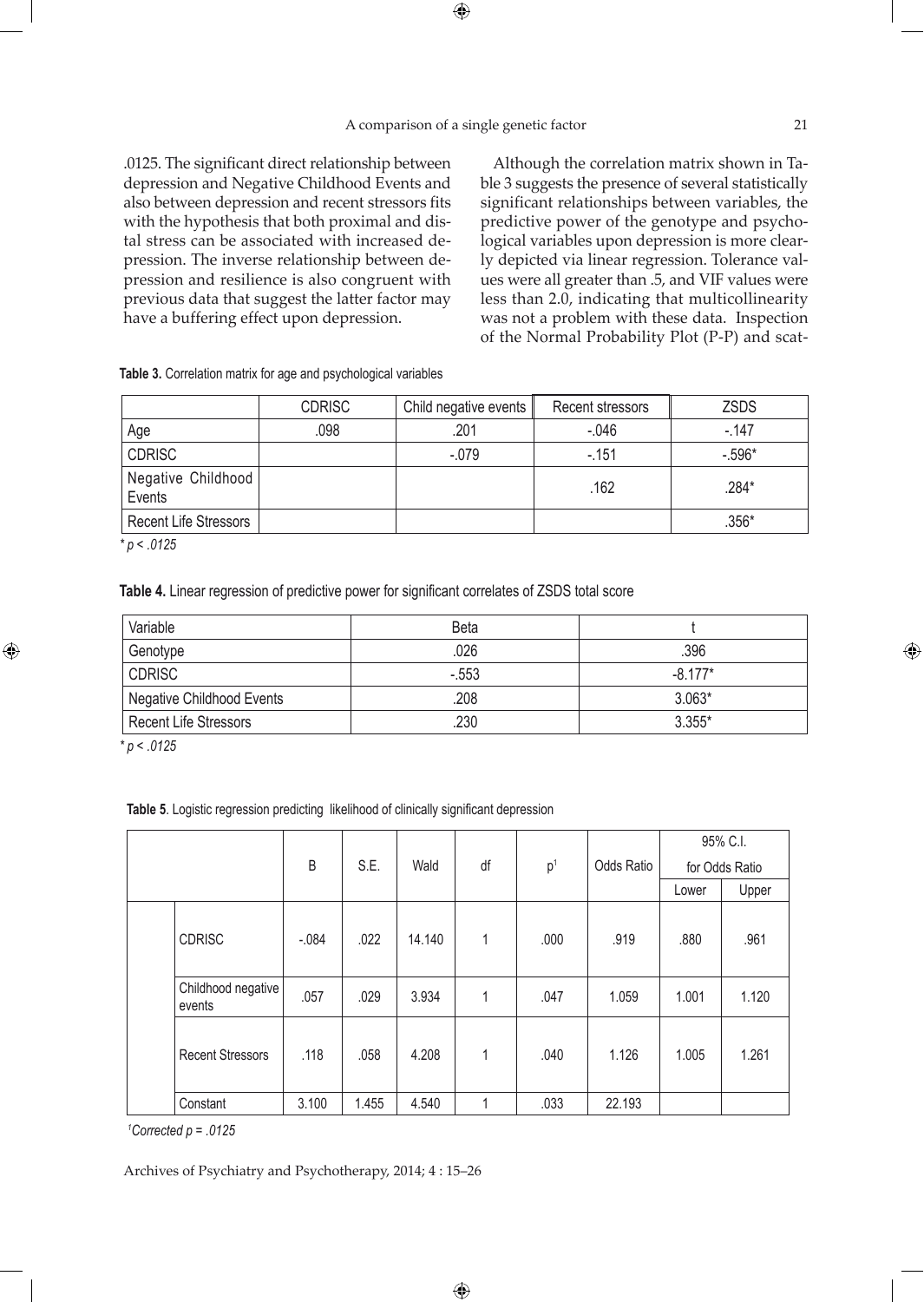⊕

terplot showed a straight diagonal line for the former and an approximate rectangle for the latter, with no outliers. Cook's Distance maximum was 0.92. These data indicate that normality, linearity, homoscedasticity and independence of residuals were satisfactory.

When total ZSDS score was the dependent variable and genotype and the psychological predictor variables which showed significant correlations with ZSDS total score (Table 3) were entered together, R square was .474, indicating that the model explained almost half of the variance, and this result was significant  $(F(4,122) =$ 26.558, p < .001). Beta weights (standardised coefficients), t values, and significance are shown in Table 4, and indicate that (as expected from the ANOVA results) participants' resilience scores were the strongest (inverse) predictor of their depression scores, followed by frequency of recent major stressor events and negative childhood events. Genotype failed to significantly predict depressive symptom scores.

To further explain the relationship between these three predictor variables and depression, hierarchical multiple regression was applied, entering only the significant psychological variables (CDRISC, Negative Childhood Events and Recent Life Stressors) in separate blocks, with CDRISC as the first block, Negative Childhood Events as the second block and Recent Life Stressors as the third block. The R square for the first block was .365 (F(1,122) = 69.461,  $p < .001$ ), .423 for the second block with an R Square change of .059 (F = 12.198,  $p < .005$ ), and .473 for the third block with an R square change of  $.050$  (F = 11.233, p < .005. ANOVA on ZSDS by high vs low (divided according to the mean values for each scale) subgroups for CDRISC, Recent Life Stressors and Negative Childhood Events showed no significant interactions. Thus, all three predictor variables made separate and significant additional contributions to ZSDS scores and must be considered as independent predictors of depression.

Logistic regression was used to test for the effects of resilience, frequency of negative childhood events and frequency of recent stressors as predictors of whether participants met Zung's cut off for 'clinically significant depression' as described above. Although only 21 participants met this criteria, the full model containing all

three psychological predictors shown in Table 5 was statistically significant ( $χ$ 2 (3, N = 126) =  $30.816$ ,  $p < .001$ ), indicating that the model could distinguish between participants with clinically significant depression and those who did not meet this cutoff. The whole model explained between 22.3% (Cox and Snell R square) and 37.5% (Nagelkerke R Square) of the variance in depression status and correctly classified 83.6% of the cases. As shown in Table 5, only CDRISC significantly contributed to depression clinical status, with the odds ratio indicating that participants with high resilience had a lower than even (91.9%) chance of also experiencing clinically significant depression.

These data indicate that psychological resilience alone significantly predicted depression clinical status but that resilience and distal and proximal stressors significantly predicted total depression scores. However, those analyses were performed using each variable as a discrete entity, and it is of further interest to investigate the interactions between the stressor and resilience variables and depression. Because genotype might also be significantly involved in those relationships via interaction with stressors and resilience, dummy genotype variables were created and then fed into a hierarchical regression model with the existing psychological variables described above, using ZSDS score as the outcome variable. The ss form of genotype was coded as zero (should this be 0 for consistency?), sl as 1 and ll as 0 for a new dummy variable called 'sl'; the ss and sl were coded as 0 and ll as 1 for another dummy variable called 'll'. Three new interaction variables were created using the 'sl' x Negative Childhood Events, 'sl' x Recent Life Stressors, and 'sl' x Resilience; three additional interaction variables were also created similarly using the 'll' dummy variable x each of the three psychological variables. Using these genotype dummy variables, a three-step hierarchical regression was run, using the 'sl' and 'll' dummy variables as the first block, Negative Childhood Events, Recent Life Stressors and Resilience as the second block, and the 6 interaction variables as the third block. The R Square for the first block was .037 (ns); when the second block was added the R square rose to .488 ( $F(3,117) =$ 34.291, p < .001), but did not change significantly when the third block was added (R square =

↔

Archives of Psychiatry and Psychotherapy, 2014; 4 : 15–26

 $\bigoplus$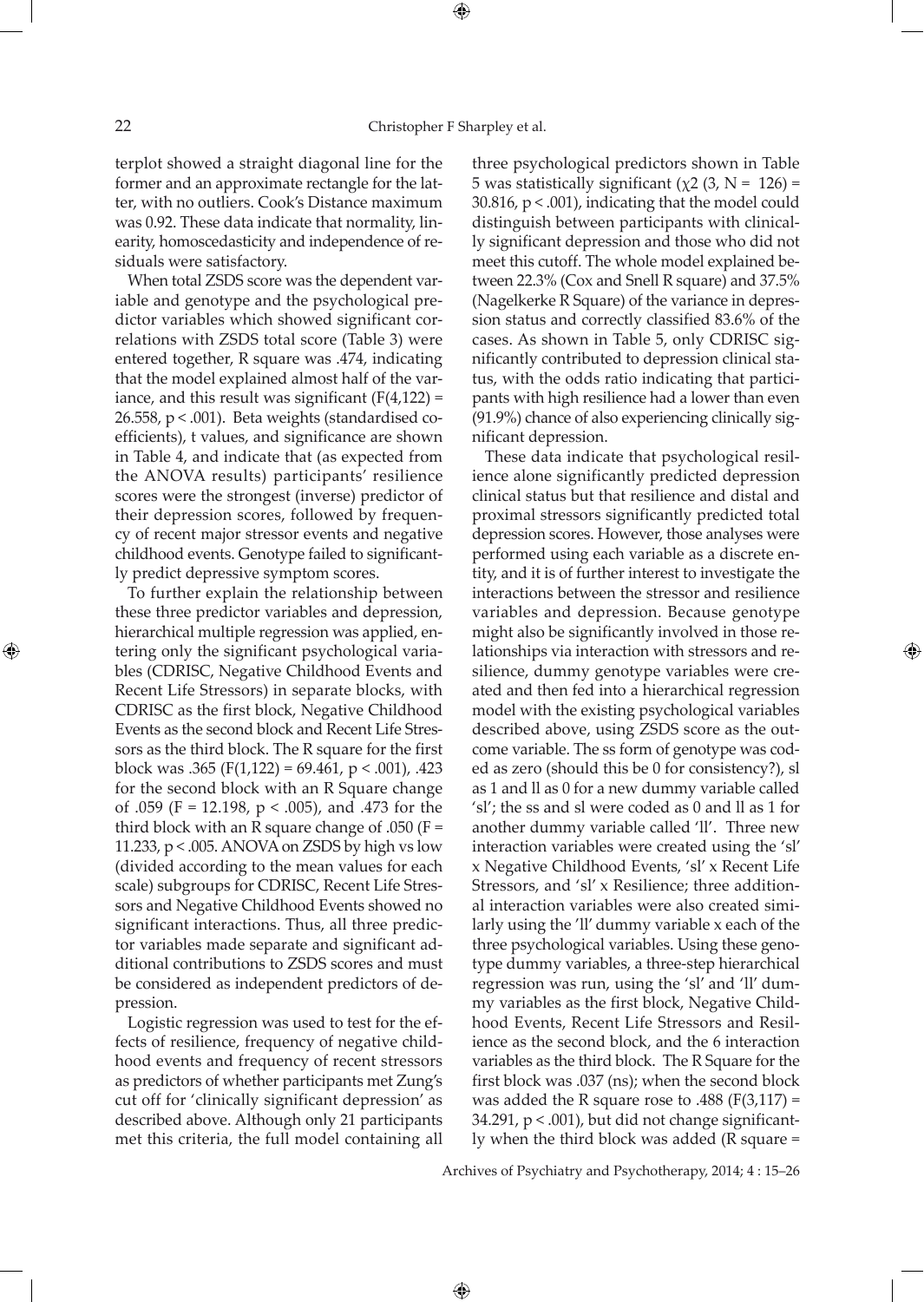.516, ns), indicating that genotype effects were not significant predictors of ZSDS scores, either alone or when in association with the stressors and resilience data.

## **Discussion**

⊕

Similar to many of the studies reviewed by Karg et al., [9] and Sharpley et al. [10], this study did not find a significant direct association between the ss allele of the 5-HTTLPR and depression, measured either as total scores on the ZSDS or when participants were classified according to their clinical status. Nor were any significant interactions found between that allele, stress and depression. While the current null finding does not challenge the overall robust relationship between the ss and depression that emerged from Sharpley et al.'s meta-analysis of 81 studies, it does add to the previous non-significant findings reported by those authors for a substantial portion of the studies they reviewed, and suggests that there may be some other as yet unidentified gene or genes or other intervening variables in the gene x environmental stress equation which could be further investigated to elucidate the inconsistency across studies found for the ss, stress and depression.

One of those potential intervening variables could be psychological resilience. The data from this study showed that resilience was the most powerful (inverse) predictor of ZSDS total score, followed by Recent Life Stressors and then Negative Childhood events in this sample. Thus, although both proximal and distal stressors contributed to participants' total depression scores on the ZSDS, resilience was a powerful buffer against the presence of elevated ZSDS scores. In addition, only resilience was associated with a reduced likelihood of being included in the clinically significant category for depression. Each of the three environmental/psychological variables may thus be described as making separate and significant contributions to depression when viewed as a continuous variable, with distal and proximal stressors being associated with elevated depression, and resilience being associated with lowered depression. When described as a categorical variable (i.e., presence/absence of

clinically significant depression), only resilience was a significant predictor variable.

When investigated for their interaction effects upon depression, no significant results were present for any of the psychological variables when they were paired with genotype via dummy variable procedures. This suggests that the addition of genotype to the three psychological variables did not significantly add to the relative predictive power of those psychological variables, and also suggests that genotype did not compete well with stressors or resilience in predicting depression in this study. Taken alone, these specific findings argue that past and recent stressors, plus resilience, may be more powerful predictors of depression when used alone without the 5-HTTLPR.

This study has several limitations. First, the sample was not overly large, but of sufficient size and statistical power (as demonstrated by a priori power analysis and observed power) to detect the presence of several significant relationships between variables. This is an important point, since the problem of restricted sample size has been suggested as explaining null effects from studies which used genome-wide factors. That is, when a very large number of variables is used (i.e., some hundreds of thousands of genetic factors) to detect significant predictor effects on depression, the required sample size also needs to be commensurately very large. However, in studies of a restricted number of variables (such as this one), statistical power is not an issue when power analysis verifies the satisfactory nature of smaller samples.

Although it was not a limitation per se, the sample was restricted to one geographical locale, and cross-cultural and national factors might be a target for future investigations. The test of depression used in this study is adequate and has satisfactory validity and reliability, but measurement of depression in further studies might use a standardised clinical interview as an alternative, although the presence of significant relationships between some of the psychological factors and ZSDS scores and clinical status supports the use of that instrument here. The study was cross-sectional, and results need to be compared to a longitudinal study, which would also address possible recall bias regarding childhood adverse events. Finally, there are some recent

Archives of Psychiatry and Psychotherapy, 2014; 4 : 15–26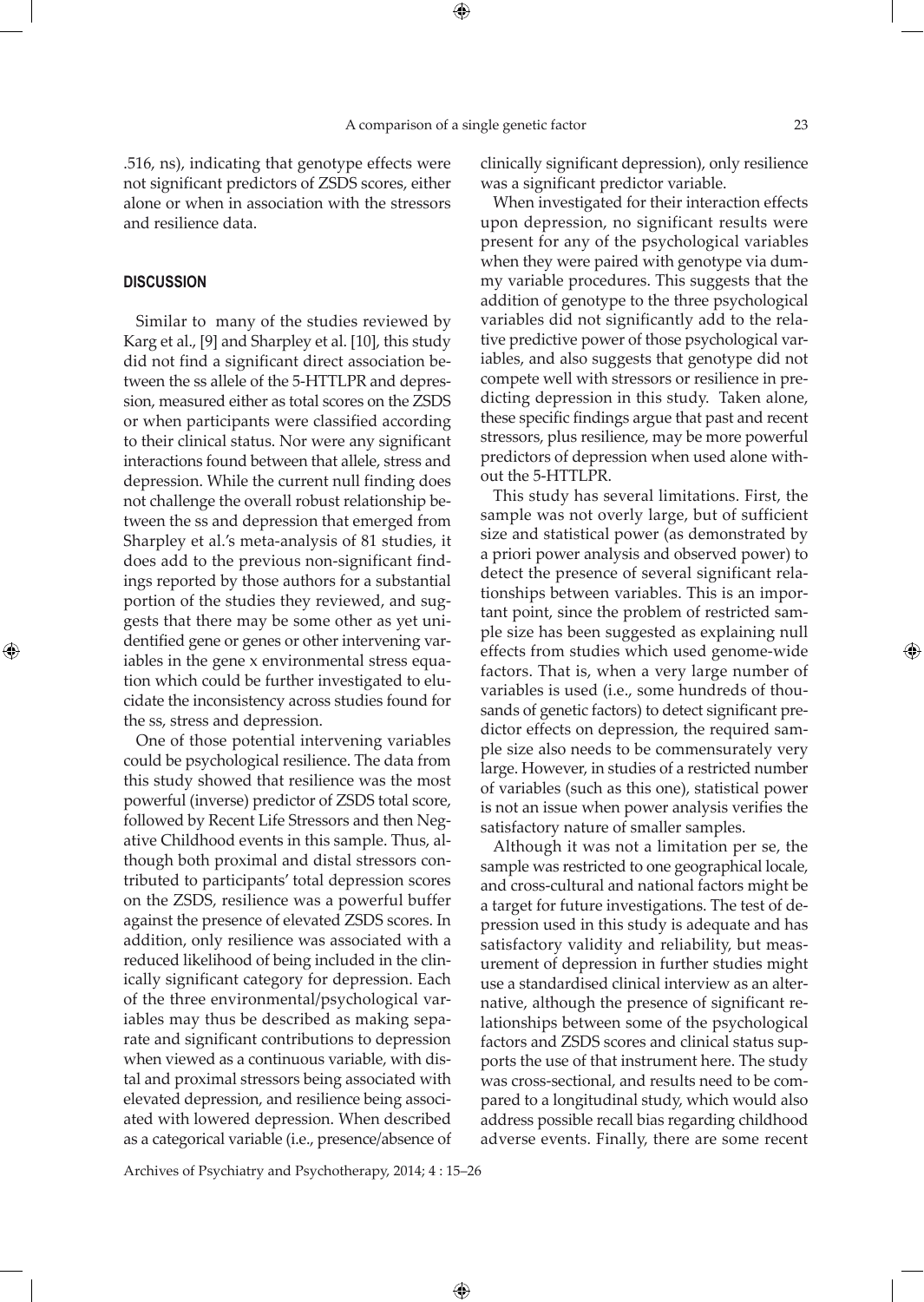$\bigoplus$ 

data suggesting that some patients who have elevated MDD scores on screening instruments may be comorbid Post-Traumatic Stress Disorder patients also [57]. Delineation of these patients from those who are suffering from MDD alone would further clarify the relationship between the 5-HTTLPR, stress and depression.

In conclusion, these results add to those from several studies to support the extension of the gene x environment interaction equation of 5-HTTLPR, distal and proximal stressors to include another factor—that of psychological resilience. None of the studies which Karg, et al. [9] and Sharpley et al. [10] reviewed and which supported the ss allele x stress as significant predictors of depression also demonstrated that all participants with the ss allele and who experienced stress became depressed. That is, as in most studies of such phenomena, although the majority of participants follow the hypothesised causal relationship, several do not. It may be that further exploration of the influence of psychological resilience in those participants might clarify the ways in which the gene x environment interaction occurs. Although resilience appears to have genetic indicators [24, 58], no study to date has used that data to investigate how resilience might interact with 5-HTTLPR and stress to influence depressive status, and that is a potential fruitful avenue of future research into ways of identifying those people who are most at-risk of developing depression following either recent or past stressors, and for identifying them in everyday clinical practice settings. As well as being of potential value to patients with MDD themselves, resilience may also be a factor in the wellbeing of the families of those patients, who suffer from considerable burden themselves [59].

## **References**

⊕

- 1. Bosker F, Hartman C, Nolte I, Prins B, Terpstra P, Posthuma D, et al. Poor replication of candidate genes for major depressive disorder using genome-wide association data. Molecular Psychiatry. 2011; 16: 516-532.
- 2. Shyn S, Shi J, Kraft J, Potash J, Knowles J, Weissman M, et al. Novel loci for major depression identified by genomewide association study of sequenced treatment alternatives to releive depression and meta-analysis of three studies. Molecular Psychiatry. 2011; 16: 202-215.
- 3. Shi J, Potash J, Knowles J, Weissman M, Coryell W, Scheftner W, et al. Genome-wide association study of recurrent early-onset major depressive disorder. Molecular Psychiatry. 2011; 16: 193-201.
- 4. Consortium MDDWGotPG. A mega-analysis of genome-wide association studies for major depressive disorder. Molecular Psychiatry. 2012.
- 5. Grabe H, Schwahn C, Appel K, Mahler J, Schulz A, Spitzer C, et al. Update on the 2005 paper: moderation of mental and physical distress by polymorphisms in the 5-HT transporter gene by interacting with social stressors and chronic disease burden. Molecular Psychiatry. 2011; 16: 354-361.
- 6. Caspi A, Hariri AR, Holmes A, Uher R, Moffitt TE. Genetic Sensitivity to the Environment: The Case of the Serotonin Transporter Gene and Its Implications for Studying Complex Diseases and Traits. American Journal of Psychiatry. 2010; 167(5): 509-527.
- 7. Caspi A, Sugden K, Moffitt TE, Taylor A, Craig IW, Harrington H, et al. Influence of Life Stress on Depression: Moderation by a Polymorphism in the 5-HTT Gene. Science. 2003; 301(5631): 386-389.
- 8. Hauser J, Leszczynska A, Samochowiec J, Czerski P, Ostapowicz A, Chliopocka M, et al. Association analysis of the insertion/deletion polymorphism in serotonin transporter gene in patients with affective disorder. European Psychiatry. 2003; 18: 129-132.
- 9. Karg K, Burmeister M, Shedden K, Sen S. The serotonin transporter promoter variant (5-HTTLPR), stress, and depression meta-analysis revisited. Archives of General Psychiatry. 2011; 68: 444-454.

⊕

- 10. Sharpley C, Palanisamy S, Glyde N, Dillingham P, Agnew L. An update of the interaction between the serotonic transporter promoter variant (5-HTTLPR), stress and depression, plus an exploration of non-confirming findings. Behavioural Brain Research. 2014; 273: 89-105.
- 11. Chipman P, Jorm A, Prior M, Sanson A, Smart D, Tan X, et al. No interaction between the serotonin transporter polymorphism (5-HTTLPR) and childhood adversity or recent stressful life events on symptoms of depression. American Journal of Medical Genetics. 2007;144B: 561-565.
- 12. Zhang K, Xu Q, Xu Y, Yang H, Luo J, Sun Y, et al. The combined effects of the 5-HTTLPR and 5-HTR1A genes modulates the relationship between negative life events and major depressive disorder in a Chinese population. Journal of Affective Disorders. 2009; 114: 224-231.
- 13. Fredrickson B, Tugade M, Waugh C, Larkin G. A prospective study of resilience and emotions following the terrorist attacks on the United States on September 11th, 2002. Journal of Personality and Social Psychology. 2003; 84: 365-376.
- 14. Luthar S, Cicchetti D. The construct of resilience: Implications for interventions and social policies. Development and Psychopathology. 2000; 12: 857-885.

Archives of Psychiatry and Psychotherapy, 2014; 4 : 15–26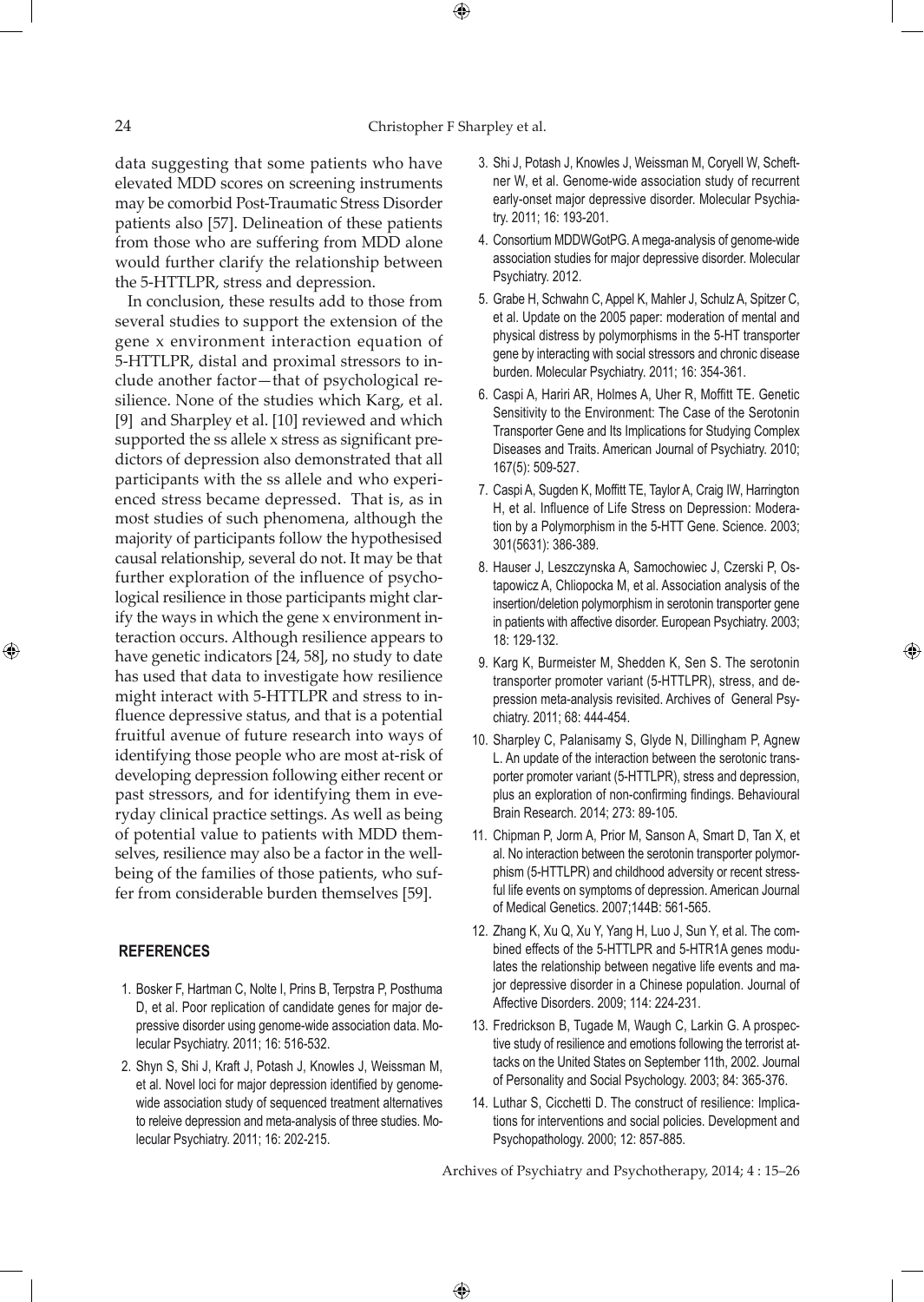$\bigoplus$ 

- 15. Charney DS. Psychobiological Mechanisms of resilience and Vulnerability: Implications for Successful Adaptation to Extreme Stress. Focus. 2004; 2(3): 368-391.
- 16. Brooks R. The power of parenting. In: Brooks R, Goldstein S, editors. Handbook of resilience in children New York: Kluwer Academic/Plenum; 2005. p. 297-314.
- 17. Tedeschi R, Kilmer R. Assessing strengths, resilience, and growth to guide clinical interventions. Professional Psychology: Research and Practice. 2005; 36: 230-237.
- 18. Alvord M, Grados J. Enhancing resilience in children: A proactive approach. Professional Psychology: Research and Practice. 2005; 36: 238-245.
- 19. Bonanno GA, Galea S, Bucciarelli A, Vlahoz D. What predicts psychological resilience after disaster? The role of demographics, resources, and life stress. Journal of Consulting and Clinical Psychology. 2007; 75: 671-682.
- 20. Jopp D, Rott C. Adaptation in Very Old Age: Exploring the Role of Resources, Beliefs, and Attitudes for Centenarians' Happiness. Psychology and Aging. 2006; 21(2): 266-280.
- 21. Karoly P, Reuhlman L. Psychological resilience and its correlates in chronic pain. Pain. 2006; 123: 90-97.
- 22. Watt N, David J, Ladd K, Shamos S. The life course of psychological resilience: A phenomenological perspective on deflecting life's slings and arrows. The Journal of Primary Prevention. 1995; 15: 209-246.
- 23. Bergstrom A, Jayatissa M, Thykjaer T, Wiborg O. Molecular Pathways Associated with Stress Resilience and Drug Resistance in the Chronic Mild Stress Rat Model of Depression - a Gene Expression Study. J Mol Neurosci. 2007; 33(2): 201-215.

⊕

- 24. Feder A, Nestler EJ, Charney DS. Psychobiology and molecular genetics of resilience. Nature Reviews Neuroscience. 2009; 10: 446-457.
- 25. Cicchetti D, Blender JA. A Multiple-Levels-of-Analysis Perspective on Resilience. Annals of the New York Academy of Sciences. 2006; 1094: 248-258.
- 26. Haglund MEM, Nestadt PS, Cooper NS, Southwick SM, Charney DS. Psychobiological mechanisms of resilience: Relevance to prevention and treatment of stress-related psychopathology. Development and Psychopathology. 2007; 19: 889-920.
- 27. Stein M, Campbell-Sills L, Gelernter J. Genetic variation in 5HTTLPR is associated with emotional resilience. American Journal of Medical Genetics B: Neuropsychiatric Genetics. 2009; 150B: 900-906.
- 28. Carli V, Mandelli L, Zaninotti L, Roy A, Recchia L, Stoppia L, et al. A protective genetic variant for adverse environments? The role of childhood traumas and serotonic transporter gene on resilience and depressive severity in a high-risk population. European Psychiatry. 2011; 26: 471-478.
- 29. O'Hara R, Marcus P, Thompson W, Flourney J, Vahia I, Lin X, et al. 5-HTTLPR short allele, resilience, and successful aging

Archives of Psychiatry and Psychotherapy, 2014; 4 : 15–26

 $\bigoplus$ 

in older adults. The American Journal of Geriatric Psychiatry. 2012; 20: 452-456.

- 30. Hovens J, Giltay E, Wiersma J, Spinhoven P, Penninx B, Zitman F. Impact of childhood life events and trauma on the course of depressive and anxiety disorders. Acta Psychiatrica Scandinavia. 2012; 126: 198-207.
- 31. Judd L, Paulus M, Wells K, Rapaport M. Socioeconomic burden of subsyndromal depressive symptoms and major depression in a sample of the general population. American Journal of Psychiatry. 1996; 163: 1411-1417.
- 32. Judd L, Akiskal H, Maser J, Zeller P, Emdicott J, Coryell W, et al. A prospective 12-yar study of subsyndromal and syndromal depressive symptoms in unipolar major depressive disorders. Archives of General Psychiatry. 1998; 55: 694-700.
- 33. Lyness J, Heo M, Datto C, Ten Have T, Katz I, Drayer R, et al. Outcomes of Minor and Subsyndromal Depression among Elderly Patients in Primary Care Settings. Annals of Internal Medicine. 2006; 144(7): 496-504.
- 34. Chopra M, Zubritsky C, Knott K, Have T, Hadley T, Coyne J, et al. Importance of subsyndromal symptoms of depression in elderly patients. The American Journal of Geriatric Psychiatry. 2005; 13: 597-606.
- 35. Lyness J, Kim J, Tang W, Tu X, Conwell Y, King D, et al. The clinical significance of subsyndromal depression in oldre primary care patients. American Journal of Geriatric Psychiatry. 2007; 15: 214-223.
- 36. da Silva Lima A, de Almeida Fleck M. Subsyndromal depression: An impact on quality of life? Journal of Affective Disorders. 2007; 100: 163-169.
- 37. Zung W. A self-rating depression scale. Archives of General Psychiatry 1965; 12: 63-70.
- 38. APA. Diagnostic and Statistical Manual of Mental Disorders (4th ed, Text Revision). Washington, DC: American Psychiatric Association; 2000.
- 39. DeJonge J, Baneke J. The Zung Self-rating Depression Scale: A replication study on reliability, validity and prediction. Psychological Reports. 1989; 833-834.
- 40. Gabrys J, Peters K. Reliability, discriminant and predictive validity of the Zung Self-Rating Depression Scale. Psychological Reports. 1985; 57: 1091-1096.
- 41. Schaefer A, Brown J, Watson C, Plenel D, DeMotts J, Howard M, et al. Comparison of the validities of the Beck, Zung and MMPI depression scales. Journal of Consulting and Clinical Psychology. 1985; 53: 415-418.
- 42. Sharpley C, Rogers H. Naïve versus sophisticated item-writers for the assessment of anxiety. Journal of Clinical Psychology. 1985; 41: 58-62.
- 43. Agrell B, Dehlin O. Comparison of six depression scales in geriatric stroke patients. Stroke. 1989; 20: 1190-1194.
- 44. Zung W. From art to science: The diagnosis and treatment of depression. Archives of General Psychiatry. 1973; 29: 328-337.